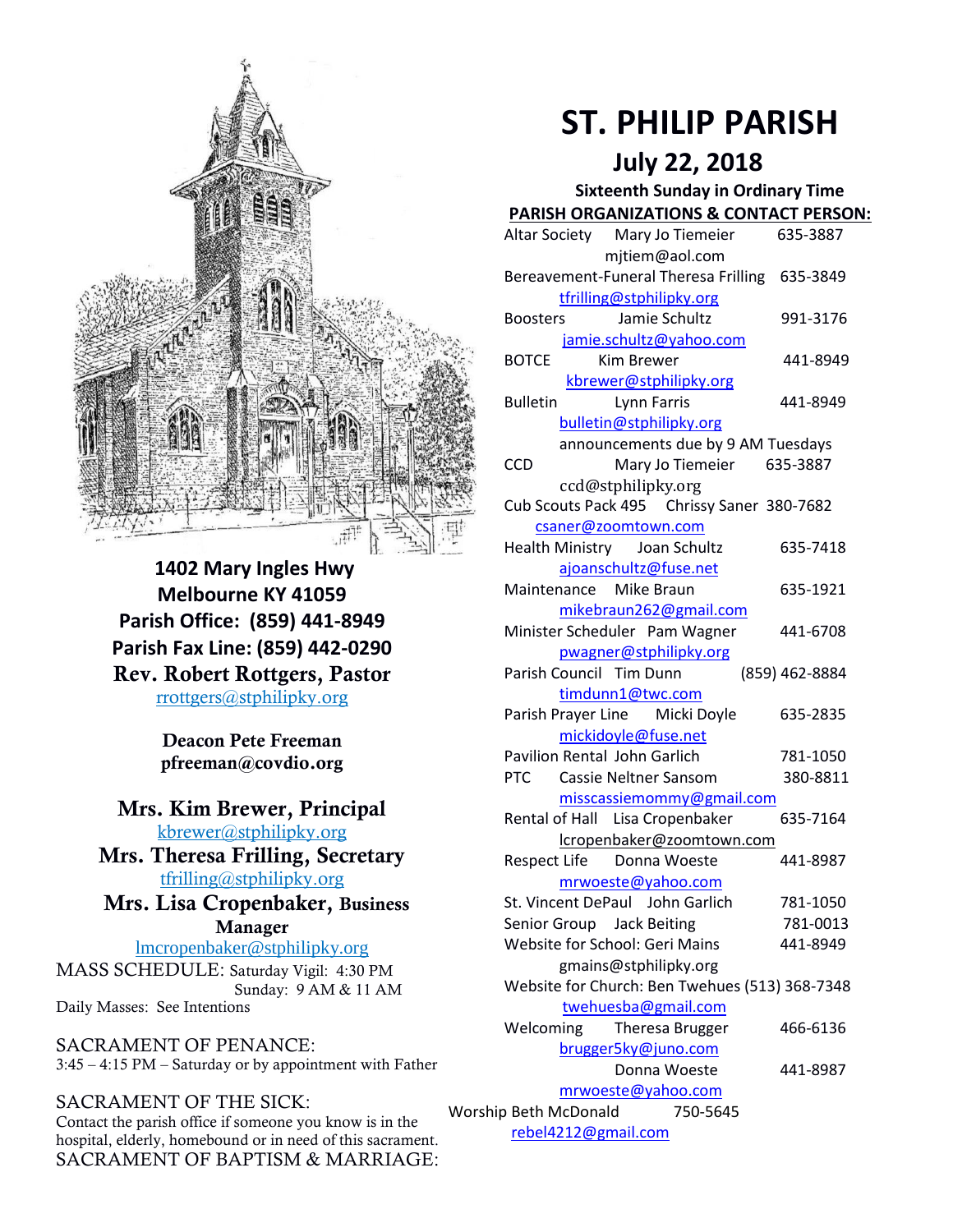# **MASS INTENTIONS:**

**Saturday, July 21**  4:30 PM In memory of the Belew, Neises and McBride Families

**Sunday, July 22** 9:00 AM Sylvia Seurkamp 11:00 AM Rusty, Janet and Jack Cropenbaker

**Tuesday, July 24** 7:00 PM Al & Rita Schultz

**No Masses here on Wednesday, July 25 or Friday, July 27**

**Saturday, July 28**  4:30 PM Paul & Helen Twehues

#### **Sunday, July 29** 9:00 AM Bill & Lucas Twehues 11:00 AM Betty Kling

# **STEWARDSHIP**

**Collection from July 8th:** \$5,093.00 Utility: \$515.00 Endowment: \$180.00 Norbert Frilling Fund: \$300.00 Peter's Pence: \$110.00 Prayer Shawl: \$25.00 ACUE: \$524.90

# THANK YOU FOR YOUR GENEROSITY!

# *OTHERS FIRST* **– JULY:**

STILL TIME! Donations will be collected for Hosea House this month. Items needed: salt & pepper shakers, zip lock bags, umbrella/rain gear, canned fruit, heavy napkins, bleach, sugar/brown sugar, drink mixes and Tank Bus Passes. The mission of the Henry Hosea House is to provide food and nourishment for the bodies and souls of the men, women and children of the Northern Kentucky/Cincinnati area.

# **ALTAR FLOWERS:**

The flowers are in memory of the Belew, Neises and McBride Families.

# **MEMORIAL FLOWERS FOR ALTAR:**

If you would like to donate flowers in memory of loved ones, each vase will cost \$25 (two vases will be on altar). You can choose to buy one or both vases. If interested in a specific weekend date, please call Theresa at the rectory (441-8949). Checks can be

made out to *St. Philip* and on memo line, please put *memorial flowers.* 

# **SAVE THE DATE:**

The regional pro-life Mass (originally scheduled for July 31<sup>st</sup>) will be held on Tuesday, August 28<sup>th</sup> at St. Joseph Church, Camp Springs, at 7:00 p.m. All are welcome and encouraged to attend.

## **TRAINING SESSION:**

On September  $24<sup>th</sup>$  there will be a training session for Eucharistic Ministers and Lectors at St. Mary in Alexandria. We can always use more ministers and readers and this will be good for any high school students at Brossart and New Cath. Please let the office know so we can get you on the approved list.

## **ALEXANDRIA VOLUNTEER FIRE DEPT GOLF OUTING:**

This year's golf outing will benefit Will Clift. The date is August 17<sup>th</sup>, shotgun start at 9:00 a.m. \$300 preregistration per team of 4 golfers (due by August  $10<sup>th</sup>$ ). For more information, please contact the Fire Dept (635.5991).

# **OPEN REGISTRATION AT SCHOOL:**

St. Philip School has openings in every grade **(kindergarten through and including 8th grade)** for the new school year. Please tell your friends, family and neighbors about our outstanding, faith-based education.

# **BISHOP BROSSART NEWS:**

**Mustang 101:** This program for incoming freshman will be held on Tuesday, July 31<sup>st</sup> thru Thursday, August 2<sup>nd</sup>. The program runs from 9:00 – 11:30 a.m. All incoming freshman are invited and encouraged to attend. Please contact Chris Holtz [\(choltz@bishopbrossart.org](mailto:choltz@bishopbrossart.org) or 635-2108) if you have any questions.

**Boys Soccer Product Survey:** Please help support the team by participating in a product survey on Wednesday, August  $1^{st}$ . Times are from 3:00 – 7:00 p.m. and should take approximately 45 minutes to complete. This will take place in Hegenauer Hall. If you have any questions, please call the school office (635.2108). Please sign up at [www.signupgenius.com/go/10c044dafa82da3fe3-](https://www.signupgenius.com/go/10c044dafa82da3fe3-product1)

#### [product1](https://www.signupgenius.com/go/10c044dafa82da3fe3-product1)

**New Parent Meeting:** On Thursday, August 2<sup>nd</sup> at 7:00 p.m. in the Munninghoff Center, there will be a meeting for new parents to learn information about the upcoming school year. If you have any questions please call the school's main office (635-2108).

# **NOTE OF SYMPATHY:**

We extend our deepest sympathy to Dave and Jenny Dee. Their nephew, Joseph Schulte, Jr. and their uncle, William Dee, both passed away on July 14<sup>th</sup>. Please keep the Schulte and Dee Families in your prayers. *Grant them eternal rest, O Lord, and let perpetual light shine upon them.*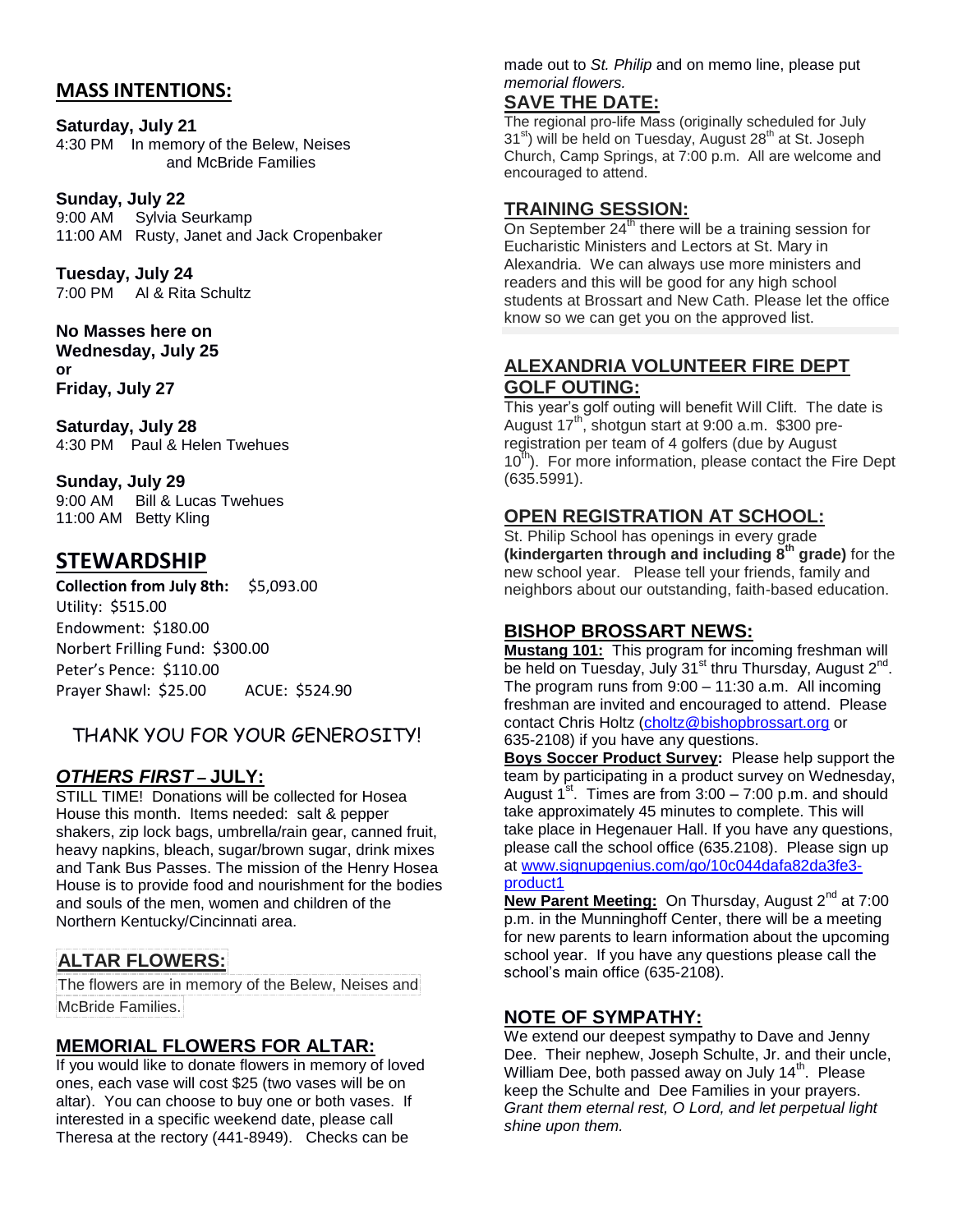# **PRAYER SHAWL MINISTRIES:**

We would like to ask for your support. Our organization makes shawls, capes and lap quilts for those going through difficult times. Each is made with love and blessed by Father Rottgers. Several recipients said they feel the prayers of our St. Philip family encircling them in love and support. We have given away 262 prayer shawls since 2012 (70 in 2017 alone) to our parishioners, Care Net and family members. We would like to ask for monetary donations which would enable us to continue this special ministry. Checks can be made payable to St. Philip but please indicate '*Prayer Shawl'* in the memo and/or on the envelope and place in the collection basket. All donations are GREATLY appreciated. Thank you!

# **COPIER PAPER NEEDED:**

Back-to-school sales will be starting soon. If you see a good deal on copier paper, please remember that our parish office and parish school can always use it. Usually Staples and Office Depot have rebates available to make the paper a great deal. (And, seriously, who doesn't like a great deal!!). Thanks.

# **CONEY ISLAND & SUNLIGHT POOL:**

The Catholic Order of Foresters is having a day at Coney Island & Sunlight Pool. It is August 19<sup>th</sup> from 10:00 a.m. - 8:00 p.m. Tickets are \$10 for adults and \$5 for youth members. (The entire family does not have to be members of COF). Price includes pool admission, ride bracelet, free drinks and ice cream from Noon – 5:00 p.m. More information in next week's bulletin.

## **VIRTUS REMINDER:**

Thanks for keeping your account current. The July bulletin was posted on July 1<sup>st</sup> and will be due on July 31<sup>st</sup>. As always, if you have any questions, contact Theresa at the rectory.

#### **ST. THOMAS SUMMER FESTIVAL:**

Please join us on Friday, July  $27<sup>th</sup>$  (6:00 – 11:00 p.m.) and Saturday, July  $28^{th}$  (5:00 – 11:00 p.m.). We will have a major raffle, Big 6, live music, kids' games and more.

## **STS. PETER & PAUL PICNIC:**

Our annual picnic will be Saturday, July  $28<sup>th</sup>$ . Chicken and roast beef dinners served from 3:00 p.m. - 8:00 p.m. Other foods, drinks, games, live music, and socializing under the shade trees. Mass at 4:00 p.m. in the church. We hope to see you there.

**"Kind words can be short and easy to speak, but their echoes are truly** 

## **endless."**

#### **Mother Teresa**

# **8 th ANNUAL TEAM DYLAN FUNDRAISER:**

Please join us for a fun-filled day, including music, food, drinks and raffles. We will have a chicken dinner with all the sides served from 5:00 – 6:30 p.m. It will be held on **Saturday, August 11th from 4:00 – 9:00 p.m.** at The Gubser's residence, 6248 Vineyard Lane in Melbourne. If you have any questions or would like more information, please call John or Debbie Gubser (635.3143).

#### **SACRED HEART RADIO:**

For Catholic programming, news and prayer, check out Sacred Heart Radio on 740 AM or 89.5 FM.

#### *What is Eucharistic Adoration?*

Whether reposed within a tabernacle or exposed in a monstrance, Jesus is always truly present in the Blessed Host — Body, Blood, Soul, and Divinity. For that reason, when you come before the Blessed Sacrament with reverent prayers of praise, thanks, and petition, you are adoring Jesus Christ Himself. Come and see with eyes of faith Our Lord Jesus, who waits for you. Exposition of the Eucharist runs from 6:00 a.m. until midnight Monday until midnight Friday. Please join us at the St. Thomas Providence Center adoration chapel. Someone must be present at all times to guard Him. Come visit, then ask yourself: Why not me? Contact Ellen Curtin at (41-7682 or [adorehour@gmail.com\)](mailto:adorehour@gmail.com) for details or more information.

# **MITCHELL KRAMER FUNDRAISER:**

Family and friends will be holding the 3<sup>rd</sup> Annual Fly High Event on Saturday, July 28<sup>th</sup> at Jolly Plumbing, 101

[Beacon Drive](https://maps.google.com/?q=101+Beacon+Drive&entry=gmail&source=g) in Wilder from 7:00 -11:00 p.m. \$20 admission, \$2 beers, and \$5 to play in the corn hole tournament. There will also be live music from the members of "No Sorrow." This event was established to raise funds for the Mitchell Kramer Scholarship to help

commemorate his beautiful life. With the help from all of you, we have been able to give scholarships to football athletes at Campbell County High School and Thomas More, as well as giving back to St. Mary's for their classroom needs.

#### **SERRA CLUB GOLF OUTING:**

Our 2018 outing is scheduled for Thursday, September 27<sup>th</sup> at Twin Oaks Golf and Plantation Club in Latonia. A shotgun start is scheduled for 11:00 a.m. and the cost to play is \$100 per golfer (this price includes 18 holes of golf with cart, lunch, dinner, refreshments and door prizes). For more information on the Serra Club Golf